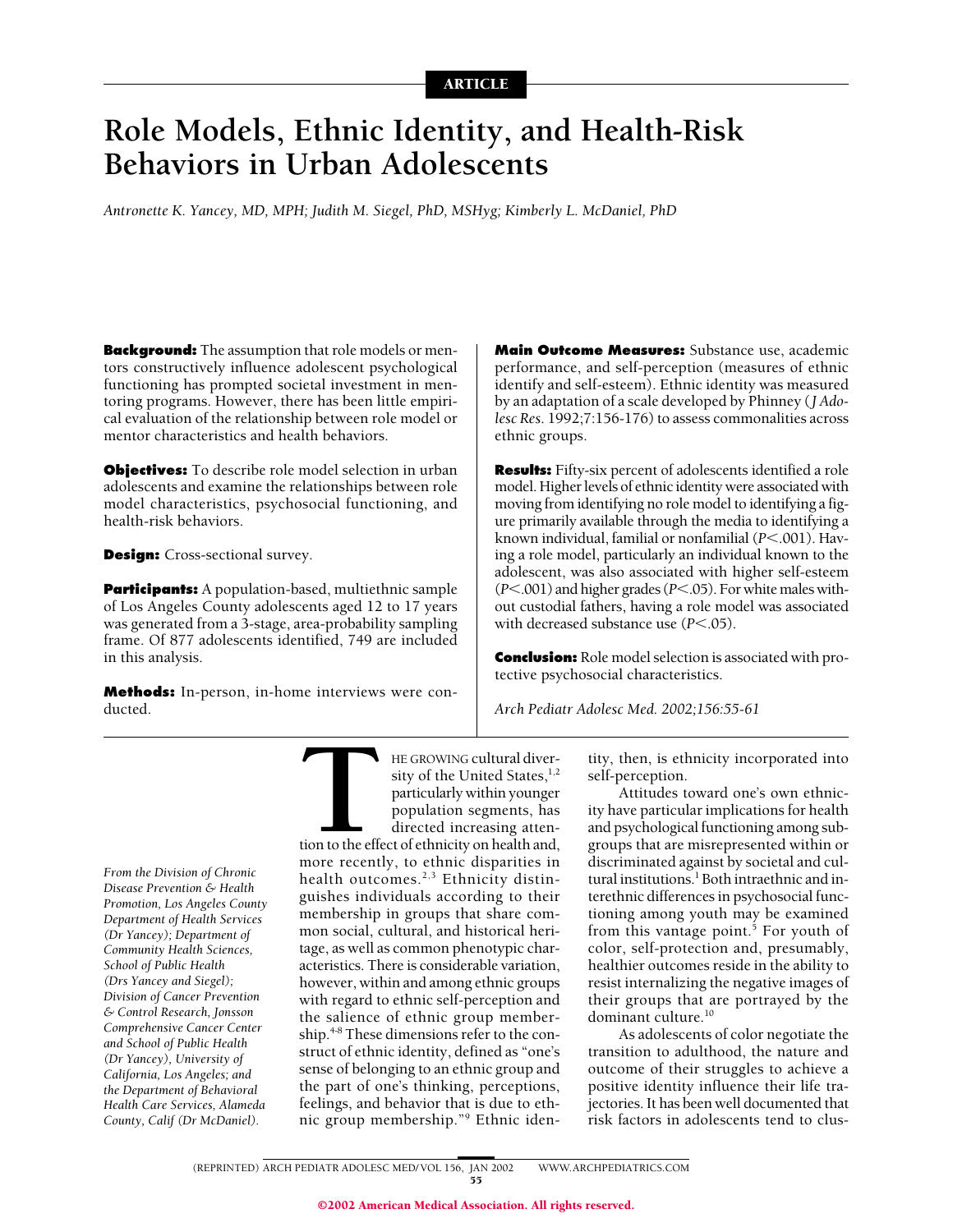## *PARTICIPANTS AND METHODS*

## **SAMPLE SELECTION**

Participants were selected from a 3-stage, area-probability sampling frame of Los Angeles County. The stages were census tracts, blocks, and households. Sampling intervals were adjusted to produce an oversample of African Americans and Asian Americans. Of 1417 eligible participants, interviews were completed with 62% (877 adolescents). When adjusted for the end of enrollment, the response rate increases to 71%. Siegel et al<sup>33</sup> provide a more detailed description of the sample selection process. University of California, Los Angeles, institutional review board approval was obtained for this study.

## **INTERVIEWS**

In-person interviews were conducted between October 1992 and April 1994 in either English or Spanish. Interviewer assignments were made to fit the ethnic composition of the neighborhood, but neither ethnicity nor sex were matched to the respondents' characteristics in advance. Two thirds of the respondents were interviewed by ethnically congruent interviewers, with African Americans (84%) being more likely than whites (67%) or Latinos (63%) to be matched on race-ethnicity with the interviewer ( $\chi^2$ <sub>2</sub>=17.26; *P*<.001).

The interview was highly structured, with both fixed and open-ended response formats. The questions emphasized emotional distress and problematic behavior, exposure to social stressors, coping resources and behaviors, and the demographic characteristics of adolescents and their families. Only a portion of the interview content is reported here. Variables used in this analysis are described below.

Ethnic self-identification was addressed by the question: "In Los Angeles, people come from many different cultural backgrounds . . . Latino, black, Asian, Native American, white or of some other ethnicity. With which one of these ethnic groups do you most closely identify?"

Role model presence/absence was assessed by a single item, with affirmative responses generating a 6-item

follow-up sequence. The entry item was, "Now I'd like to ask you about people you admire or look up to. This could be someone you know personally, or someone you have read about or seen on TV or in the movies or know about some other way. Are there any people or individuals you really want to be like?" Affirmative responses led to 6 additional open-ended queries, 4 of which are reported here: "Who is the person you most want to be like?"; "How would you describe your relationship with this person?" (probe: "How do you know [about] this person?"); "What is/was her/his ethnicity?"; and "What is/was her/his gender?"

Substance use was assessed by asking adolescents about 10 different substances they might have used in the past week. A count was created by tallying whether they used cigarettes (9.3% of sample), alcohol (7.5%), or marijuana (5.2%) during the past week, with scores ranging from 0 (used none) to 3 (used all 3). The other 7 substances were used by too few respondents to be considered in this analysis.

Academic performance was assessed by adolescents' reports of their most recent grades in school, using a 12 response scale, with mostly A's scored as 12 and mostly F's scored as 1. The intervening categories were "mostly A's, some B's," "mostly B's, some A's," and so forth.

Ethnic identity was assessed with the 10-item Multi-Group Ethnic Identity Measure–Revised (MEIM-S).<sup>4,5</sup> The subject's own term for his orher ethnicity was inserted in the question stems in place of the standardized yet impersonal phrase "my ethnic group." Responses were assessed on a 4-point Likert scale and summed across the 10 items, with higher scores indicating a more positive ethnic identity. Reliability (Cronbach  $\alpha$ ) for the measure in this sample was  $\alpha$  = .76 and was uniformly high across the 3 racial or ethnic groups ( $\alpha$  = .70 to  $\alpha$  = .77).

Self-esteem was measured by the 10-item Rosenberg Self-esteem Scale.<sup>34</sup> Responses are assessed on a 4-point scale. After reverse-scoring negatively worded items, a total score is calculated by summing across the items. Higher scores indicate higher self-esteem. Reliability (Cronbach  $\alpha$ ) for the measure in this sample was  $\alpha$  = .77 and was uniformly high across the 3 racial ethnic groups ( $\alpha$  = .73 to  $\alpha$  = .80).

ter, such that a subset of youth engages in multiple risk behaviors, including unprotected sexual intercourse, substance use, violent behavior, and academic underachievement.<sup>11,12</sup> Ethnic identity is a key construct to include in examining the grouping of risk behaviors.<sup>13-15</sup>

Examining the relationship between ethnic identity and such indicators as academic aspirations and performance may be of particular value,<sup>13</sup> given that educational level is a robust determinant of health status in adulthood.16 Indirect evidence of this linkage is readily available. In a study focused on ethnic socialization, Bowman and Howard<sup>17</sup> demonstrated that both a sense of personal efficacy and academic performance were enhanced by proactive orientations toward racial barriers transmitted by African American parents to their children. The themes of these communications included ethnic pride and commitment, self-development, awareness of and approach to racial barriers, and egalitarianism. More recent qualitative data drawn from African American and Latino high school and professional samples confirm the importance of this aspect of parental influence.<sup>18,19</sup>

Encompassing a complementary and supportive theme in the literature,<sup>10,20-23</sup> role model selection also reflects critical elements of psychosocial functioning and selfperception, particularly ethnic identity. Using qualitative methods, Taylor<sup>24</sup> found that identification of a role model distinguished high school from college samples of lowincome African American males. College students primarily, though not exclusively, identified family members as role models, and extrafamilial role models tended to be ethnically similar to the young men. Enduring and substantive role models were less frequently identified in the younger sample. Still, even as objects of fleeting identification, African Americans—mainly entertainers and political or religious figures encountered through the media were most often chosen. The educational persistence shown by graduates of historically African American colleges and universities also suggests the positive influence of ethnically relevant role models. While only 20% of African Ameri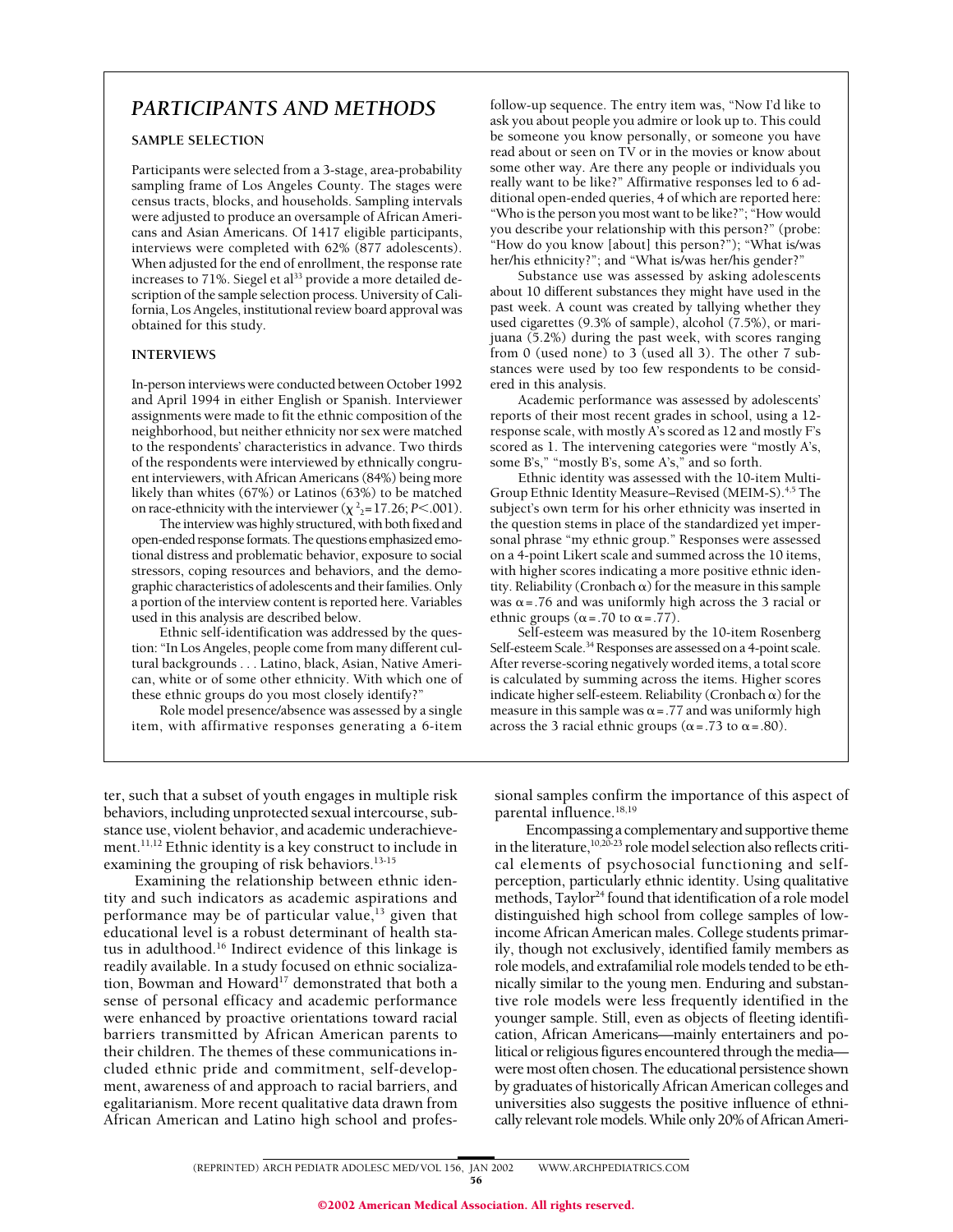can undergraduate students are enrolled in these institutions, 33% of African American college graduates hail from these institutions, as do 55% of those earning doctorates and 70% of all African American professionals.<sup>25</sup>

There is little direct empirical evidence for the linkage among ethnic identity, role model selection, and either psychological attributes or health behaviors in adolescence, according to electronic database searches of recent literature on these topics.6,11,14,15,26-29 Role modeling and mentoring (a subset of the broader construct of role modeling that involves the deliberate support and guidance of a younger or less-experienced individual by an older or more-experienced one<sup>20</sup>) are variables of particular interest, because of their malleability and the recent proliferation of mentoring programs for high-risk youth. $30$  A study of mentoring among adolescents receiving outpatient medical care<sup>30</sup> found that those who could identify "an adult in your life you can usually turn to for help and advice" were significantly less likely to have participated in several risk behaviors, including weapon carrying, illicit drug use, daily smoking, and high-risk sexual activity. While most (56%) identified a parent, both parental and nonparental mentors exerted similarly constructive or prosocial influences on these risk behaviors. This suggests that the contribution of mentoring to risk behaviors is independent of the well-documented influence of family cohesion.<sup>31</sup> Despite the recent societal investment in mentoring and the intuitive presumption that mentors have a constructive influence on adolescent psychological functioning, particularly among adolescents of color, there is a paucity of high-quality data delineating the packaging, content, delivery, and impact of interventions using role models and mentors.20,30 Clearly, there is a need for more rigorous empirical evaluation of the relationship between role model characteristics and health-risk behaviors.

This study describes role model selection in a population-based, multiethnic sample of urban adolescents and examines the relationships among role model characteristics, psychosocial functioning, and health-risk behaviors. The specific questions addressed include the following: Who has a role model? Who is the role model? Does having a model make a difference? And does having a model help specific groups of adolescents more than others? We hypothesized that adolescents with role models will demonstrate better psychosocial functioning and that these effects will be magnified as the closeness to the role model increases. There were no a priori hypotheses regarding sexual or ethnic variations in the tendency to have a role model, but it was expected that adolescents who lack other resources (eg, financial or familial) would benefit most from having a role model. Particular attention is focused on sexual and ethnic variation, as well as family configuration. With regard to the latter, the greater prevalence of mother-only households for African American youth<sup>32</sup> raises the question of whether the presence of a custodial father would influence the likelihood of having a role model or the choice of a particular role model. Some have surmised that the absence of a male role model is particularly detrimental for boys and is possibly magnified in communities lacking other social resources.

The measures of psychosocial functioning and healthrisk behaviors are substance use, academic performance, and 2 indicators of self-perception: ethnic identity and selfesteem. These measures were selected because they collectively capture critical domains of adolescent functioning. Grades, substance use, and self-esteem are frequently assessed in research on adolescents. This study also included ethnic identity as a variable, because of its potential relevance to role model choices.

## **RESULTS**

## **SAMPLE**

The average age was 14.5 years. Of 749 participants, 391 (52%) were males and 358 (48%) were females. A majority of the teens in this sample (66.8%) resided with 2 parents—biological, adoptive, or a parent and a stepparent. The remainder lived with 1 parent (29.0%) or with other relatives or guardians (3.8%).

The sample was socioeconomically diverse. Parental education ranged from less than elementary school to postgraduate, with median educational attainment of high school graduation. Median annual household income was \$28750 (\$8452 per capita), and about a quarter of households (23.8%) lived below the federal poverty standard. Median incomes for African American and Latino households were similar, at about \$21500; median income for white households was \$48000, more than double the median income for households of color.

Latinos were the dominant ethnic subgroup (n=477) followed by whites  $(n=171)$  and approximately equal numbers of African Americans (n=101) and Asian Americans (n=98). Those of other backgrounds (n=30) were a small and heterogeneous group. A sample of 749 adolescents is used for this analysis. Both Asian Americans and those of other ethnic backgrounds were excluded from analysis because insufficient sample size was available to accommodate the heterogeneity of these groups (eg, immigrant vs native-born, nationality or culture of origin, acculturation level). The demographic characteristics of the sample are presented in **Table 1**.

## **WHO HAS A ROLE MODEL?**

Fifty-six percent of respondents indicated that they had a role model. No differences were observed between boys (56%) and girls (56%), between younger teens (55%) and older teens (56%), or between those who had lived only in the United States (56%) vs those who had also lived somewhere else (57%).

Whites (64%) were somewhat more likely to have role models than either African Americans (53%) or Latinos (54%)(*P*=.07). Whites were significantly more likely to have role models than teens of color, or African Americans and Latinos combined (F<sub>1,747</sub>=5.50; *P*<.05). Higher income was associated with having a model: in the top income group, 65% answered affirmatively, compared with 50% in the middle third and 52% in the lower third. When income and ethnicity are included in same analysis, income is the predominant effect. Using analysis of covariance, income is significant when controlling for ethnicity ( $F_{2,745}$ =4.66; *P*<.05) but ethnicity is not related to having a role model, controlling for income (*P*<.50).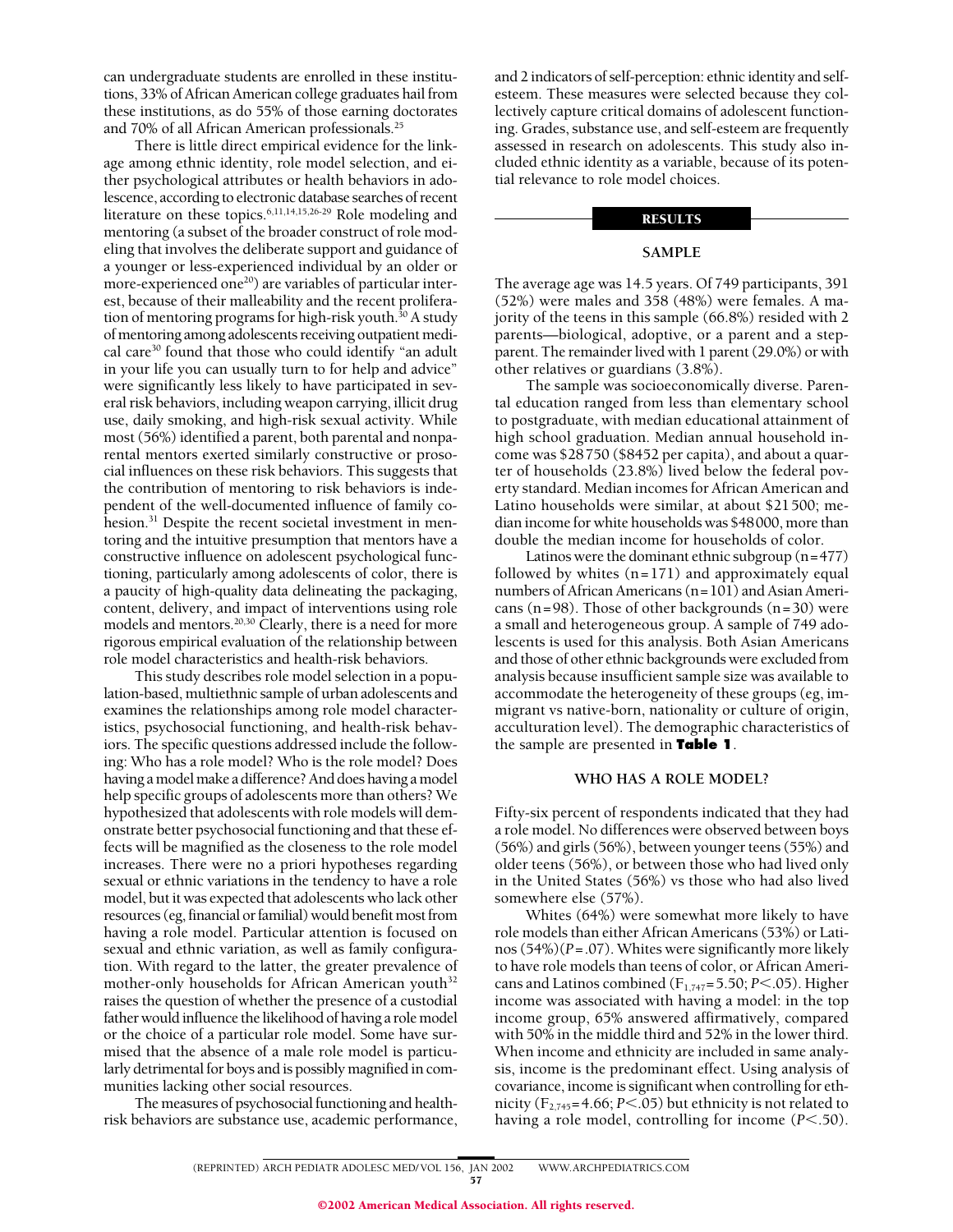| <b>Characteristic</b>      | No. $(\%)(n = 749)$ |  |  |
|----------------------------|---------------------|--|--|
| Age, y                     |                     |  |  |
| $12 - 14$                  | 364 (49)            |  |  |
| $15 - 17$                  | 385 (51)            |  |  |
| <b>Sex</b>                 |                     |  |  |
| Male                       | 391 (52)            |  |  |
| Female                     | 358 (48)            |  |  |
| <b>Ethnicity</b>           |                     |  |  |
| Latino                     | 477 (64)            |  |  |
| White                      | 171 (23)            |  |  |
| African American           | 101(13)             |  |  |
| Household income, \$       |                     |  |  |
| $<$ 16 000                 | 268 (36)            |  |  |
| 16 000-34 999              | 232 (31)            |  |  |
| >35000                     | 249 (33)            |  |  |
| Father's education*        |                     |  |  |
| $<$ 12 $y$                 | 170 (43)            |  |  |
| High school graduate       | 83 (21)             |  |  |
| >12v                       | 141 (36)            |  |  |
| Mother's education         |                     |  |  |
| $<$ 12 $v$                 | 306 (47)            |  |  |
| High school graduate       | 150 (23)            |  |  |
| >12v                       | 196 (30)            |  |  |
| Family configuration       |                     |  |  |
| 2 parents                  | 500 (67)            |  |  |
| 1 parent                   | 217 (29)            |  |  |
| Other relative or guardian | 32(4)               |  |  |
| Country of origin          |                     |  |  |
| <b>United States</b>       | 541 (72)            |  |  |
| Other                      | 208 (28)            |  |  |

\*Fathers were interviewed less often than mothers, so data on education levels were sometimes missing.

## **WHO IS THE ROLE MODEL?**

Responses were initially classified using 19 interviewergenerated categories. A parent was chosen most frequently  $(n=90; 22\%)$ , followed by a sports figure  $(n=73;$ 18%), and then sibling and singer (n=40 for each; 10% each). For the purposes of this analysis, responses were grouped into 3 categories (**Table 2**): parent/relative  $(n=167; 42\%)$ ; nonfamilial known individual  $(n=76; 19\%)$ ; and "figure," or individual available primarily through the media (n=157; 39%). The nonfamilial known individual category included friends (n=45, across categories of boyfriend/girlfriend, same-age friend, and adult friend) and professionals, such as doctors or lawyers (n=18), teachers  $(n=12)$ , and a member of the clergy  $(n=1)$ . In addition to sports figures and singers, the figure category includes actors (n=29), historical figures (n=9), political leaders (n=3), comic book characters (n=2), and a community leader (n=1). (It should be noted that the data in Table 2 are based only on the categories listed above. The few teens who chose role models from outside these 3 categories were excluded from this analysis. As a result, the percentages in Table 2 vary slightly from those reported earlier in the article for the presence or absence of a role model.)

According to  $\chi^2$  tests, females were more likely than males to choose known individuals, familial or nonfamilial, as role models, whereas boys were more likely than girls to choose figures ( $\chi^2$ <sub>2</sub>=37.72, *P*<.001). African Americans were especially likely to choose figures rather

#### **Table 2. Role Model Choices as a Function of Sex and Ethnicity**

|                      | Percentage |    |                  |    |                                           |  |
|----------------------|------------|----|------------------|----|-------------------------------------------|--|
|                      | <b>Sex</b> |    | <b>Ethnicity</b> |    |                                           |  |
|                      |            |    |                  |    | Male Female Latino White African American |  |
| Model                |            |    |                  |    |                                           |  |
| <b>None</b>          | 47         | 46 | 48               | 40 | 49                                        |  |
| Parent/relative      | 19         | 27 | 23               | 22 | 20                                        |  |
| Nonfamilial, known   | 7          | 14 | 9                | 17 | 6                                         |  |
| Figure               | 29         | 13 | 21               | 21 | 25                                        |  |
| Model same ethnicity | 65         | 80 | 64               | 79 | 96                                        |  |
| Model same sex       | 91         | 80 | 84               | 89 | 90                                        |  |

than known individuals (*P*=.06). Comparing white subjects with those of color showed that the groups were similar in the likelihood of choosing their parents or relatives as a role models, but teens of color were more likely than whites to choose figures, while the reverse was true for nonfamilial known individuals ( $\chi^2$ <sub>2</sub>=37.72; *P*<.001). Looking at race and sex simultaneously suggested a strong effect for sex, with males being much more likely than females to choose a figures as role models ( $F_{1,394}$ =29.58; *P*.001), but there was no main effect for race or interaction between the 2 variables.

A marginal effect of immigrant status is reflected in the finding that those who spent some time living outside the United States were more likely to choose family members as role models than teens whose entire life had been spent in the United States (*P*=.09). High-income adolescents were least likely to choose figures ( $\chi^2$ <sub>2</sub>=7.11; *P* $<$ .05). A comparison of younger and older teens showed they did not differ in their choices of role models (*P*.30). The presence or absence of a custodial father had no impact on the likelihood of having a role model or the type of role model chosen. Because the 3 ethnic groups were not equally likely to have a father in the home, the analyses involving presence of a custodial father were performed within each ethnic group.

Nearly 3 (72%) of 4 teens chose role models of like ethnicity, and 86% chose models of like sex. Regarding ethnic congruence of role model and respondent, 96% of African Americans selected a role model of the same ethnicity, compared with 79% of whites and 64% of Latinos ( $\chi^2$ <sub>2</sub>=26.86; *P*<.001). African American teens selected an ethnically congruent model regardless of their sex, whereas both white and Latino females were more likely than males to choose ethnically similar models. With respect to sex congruence of role model and respondent, 91% of males and 80% of females chose a role model of the same sex  $(\chi^2_{1} = 10.49; P < .001)$ . Males had a greater propensity than females to choose sex-congruent figures (98% compared with 75%;  $\chi^2$ <sub>1</sub>=22.29; *P*<.001), but the proportions of males and females choosing sexcongruent models were the same for parent/relative or nonfamilial role models. Again, similar proportions of African American males and females selected sexcongruent models, yet for both whites and Latinos, males were more likely than females to choose models of the

<sup>(</sup>REPRINTED) ARCH PEDIATR ADOLESC MED/ VOL 156, JAN 2002 WWW.ARCHPEDIATRICS.COM 58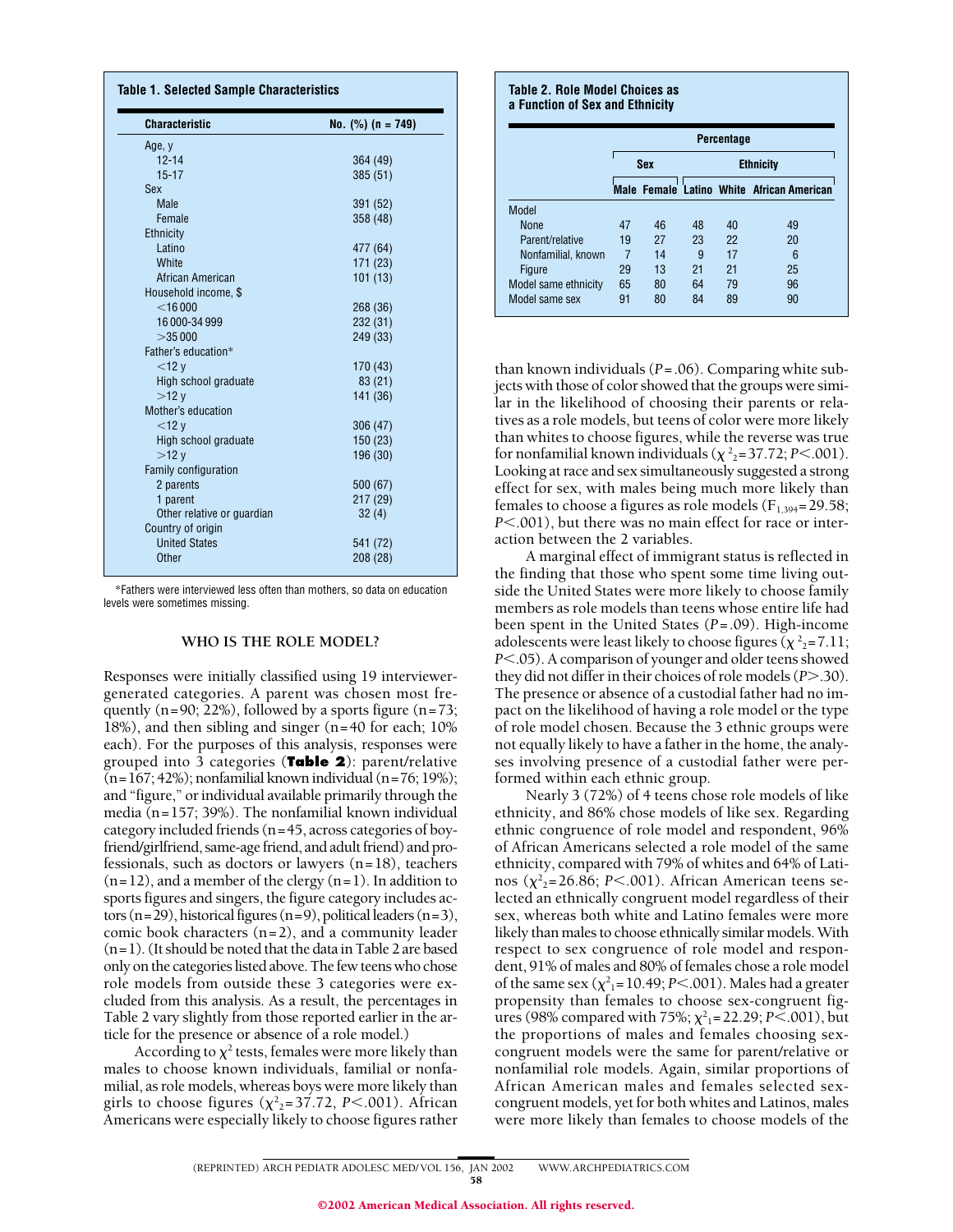same sex. Table 2 presents data on role model choices as a function of sex and ethnicity.

## **DOES HAVING A ROLE MODEL MAKE A DIFFERENCE?**

We first determined common variance among the outcome measures and found that the strongest correlations were between grades and both substance use ( $r_{744}$ =–0.21; *P*<.001) and self-esteem ( $r_{744}$ =0.22; *P*<.001). Ethnic identity was correlated with self-esteem  $(r_{749}=0.15; P<.001)$ and weakly associated with substance use  $(r_{749}=-0.08;$ *P*<.05). Given the relatively small core of common variance among the dependent measures, it is reasonable to examine the outcome variables independently.

Analysis of covariance was used to determine first, if having a role model has an impact on the outcome variables, and second, if the relationship with the model (eg, known vs figure) is influential. In these analyses, household income is included as a covariate, because of the robust association of income with the outcome variables and its demonstrated relationship with the role model variables. Teens who had role models earned higher grades  $(F_{1,741} = 4.01; P \le 0.05)$ , had higher self-esteem  $(F_{1,746} = 6.95;$ *P* $<$ .01) and had stronger ethnic identity ( $F_{1,746}$ =16.08; *P*<.001) than teens without role models. Income was a significant covariate for all 3 outcome variables. There was no association of role model presence/absence with substance use.

To examine the influence of role model type, adolescents with no role model, a known role model (combining parent/relative and nonfamilial), and a figure role model were compared on these outcomes. Again, significant effects were demonstrated for grade  $(F_{1,731}=3.29; P<.05)$ , self-esteem, ( $\underline{F}_{1,736}$ = -4.40; *P*<.05), and ethnic identity (F1,736=−10.18; *P*.001) but not for substance use. Income was a significant covariate for grades, self-esteem, and ethnic identity. Post hoc Scheffé tests showed that for both grades and self-esteem, those who knew their role model fared better than those with no role model. Having a figure for a role model was intermediate and did not differ from either group. With respect to ethnic identity, however, adolescents with no role models had weaker ethnic identities than those with figures for role models, who, in turn, had weaker ethnic identities than those who knew their role models. The means for the 4 outcome variables, as a function of model choices, are presented in **Table 3**. Despite the significant differences among the means, as described above, it should be noted that the accountable variance was quite small  $(\leq 5\%$  in all cases).

Given the apparent salience of sports star role models to males, responses on the 4 outcome variables were compared for teens who chose sports figures for role models and teens selecting other models. It is worth noting that 72 of the 73 teens who identified sports figures as models were male. Among teens who had role models, 24% of African Americans, 20% of whites, and 15% of Latinos selected sports figures (*P*=.10). There were no differences between teens naming a sports figure for a role model and teens selecting someone else with regard to grades, self-esteem, or ethnic identity. However, teens whose role models were sports figures were less

#### **Table 3. Substance Use, Grades, and Self-perceptions as a Function of Role Model Choices**

|               | Mean (SD)                |          |              |                                   |  |  |
|---------------|--------------------------|----------|--------------|-----------------------------------|--|--|
|               | <b>Substance</b><br>Use* | Gradest  | Self-esteem‡ | <b>Ethnic</b><br><b>Identitys</b> |  |  |
| Have model    |                          |          |              |                                   |  |  |
| Yes           | 0.2(0.6)                 | 8.4(2.5) | 30.4(3.8)    | 30.0(4.3)                         |  |  |
| <b>No</b>     | 0.2(0.6)                 | 8.0(2.5) | 29.5(4.0)    | 28.8(4.2)                         |  |  |
| Model type    |                          |          |              |                                   |  |  |
| <b>None</b>   | 0.2(0.7)                 | 8.0(2.5) | 29.5(3.8)    | 28.8(4.2)                         |  |  |
| Known         | 0.2(0.6)                 | 8.6(2.6) | 30.7(4.1)    | 30.2(4.3)                         |  |  |
| <b>Figure</b> | 0.2(0.6)                 | 8.1(2.5) | 30.0(3.8)    | 29.9(4.0)                         |  |  |

\*A count of use of cigarettes, alcohol, or marijuana during the past week. Scores range from 0 (used none) to 3 (used all 3).

†Most recent grades in school, using a 12-item response scale, with mostly A's scored as 12 and mostly F's scored as 1.

‡10-item Rosenberg Self-esteem Scale.34 Responses are assessed on a 4-point scale, with higher scores indicating higher self-esteem. Scores range from 10 to 40.

§10-item Multi-Group Ethnic Identity Measure–Revised (MEIM-S).<sup>5</sup> Responses are assessed on a 4-point scale, with higher scores indicating stronger ethnic identity. Scores range from 10 to 40.

likely to have used substances in the past week than teens who had other role models  $(t_{415}=2.16; P<.05)$ .

## **DOES HAVING A ROLE MODEL HELP ONE GROUP MORE THAN OTHERS?**

Looking simultaneously at sex, ethnicity, and the presence of a role model did not yield any interactions for substance use, grades, ethnic identity, or self-esteem. This implies that the effect of having a role model on these outcome variables is similar for the ethnicity and sex subgroups included in this study.

To further examine the interplay between custodial fathers and role models, the effects of the presence of a custodial father and having a role model were evaluated in the context of ethnicity and sex. Only substance use was affected, and the impact varied by ethnicity but not by sex. Specifically, a 3-way analysis of variance (ethnicity, role model, father in house) on substance use yielded main effects for ethnicity ( $F_{1,737}$ =4.75; *P*<.01) and for having a father in the house  $(F_{1,737} = 4.72; P \le 0.05)$ , a 2-way interaction for having a role model and having a father in the house  $(F_{1,737}=5.72; P<.05)$ , and a 3-way interaction for ethnicity, having a role model, and having a custodial father  $(F<sub>2, 737</sub>=3.08; P<.05)$ . Subsequent tests among the means showed that whites used more substances than either African Americans or Latinos, and teens of any ethnicity who did not have a father in the house used more substances than those with a custodial father. The combination of not having a role model and not having a father in the house was associated with the highest level of substance use (mean of 0.43 compared with  $\leq$  0.2 for the other 3 groups); this pattern was most pronounced for whites (mean of 0.77 for whites with no role model and no father in the house compared with  $\leq 0.32$  for the other 11 subgroups). Variance accounted for by each interaction term was less than 5%. In sum, whites without a father in the home and without a role model appear to be particularly vulnerable to substance use.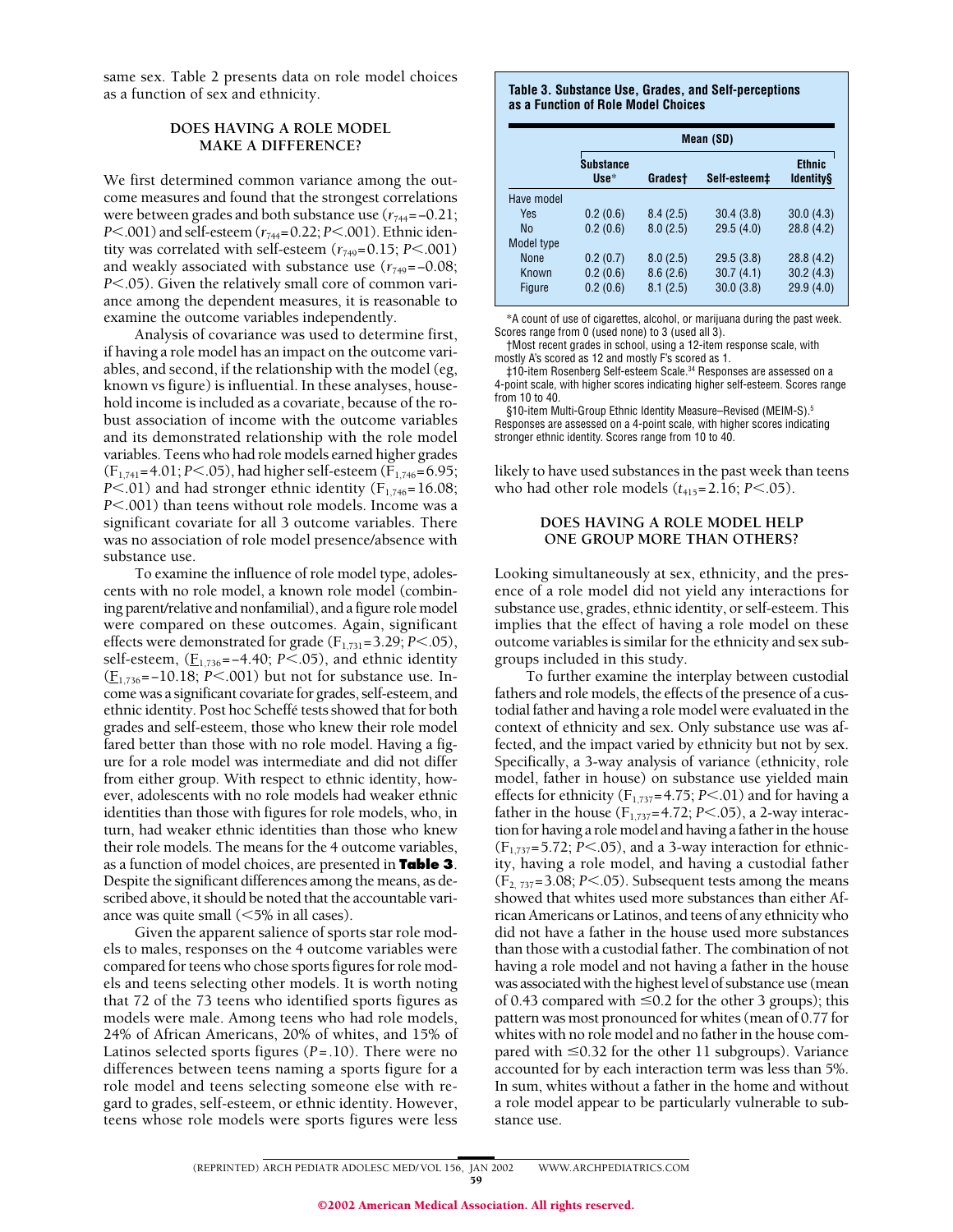## COMMENT

For teenagers, having a role model they know personally appears to exert a modest protective effect on risk behaviors. In a multiethnic sample of adolescents, controlling for income, those who identified a person whom they could "admire or look up to" earned higher grades, had higher self-esteem, and showed stronger ethnic identity; furthermore, all these effects were magnified when teens with a known role model were compared with teens who did not identify a role model. For ethnic identity alone, each increment in closeness with a role model (from no role model to a figure observed mainly or solely through the media to an individual personally known to the teen) was associated with a significant increase in mean score, suggesting that ethnic identity plays an important role in connectedness. Under certain circumstances, having a role model is also linked with a lower likelihood of healthrisk behaviors. Whites without custodial fathers were less likely to use substances if they identified a role model than if they did not. The cross-sectional nature of these data does not allow a determination of whether teens who are functioning well are more likely to have role models or, instead, if teens who have role models perform better in other domains. However, these data do identify role model characteristics that are associated with varying levels of involvement in health-risk behaviors in teens and highlight possible avenues for intervention. Specific suggestions for intervention are offered below.

The likelihood of having a role model did not vary by sex, and the interethnic group differences for this dimension were explained largely by family income, with teens from families with lower incomes being less likely to have role models. These sociodemographic factors had a greater impact on the choice of who the role model was. Most notably, having a lower income and being male were associated with selecting role models available primarily through the media, as opposed to known individuals. Needless to say, the opportunity for a role model to have a positive influence is severely limited without direct personal contact. It is sobering to note that 31 teens (7%) named doctors, lawyers, teachers, or clergy members as role models, while 142 teens (34%) identified sports figures, singers, or actors. There may be some qualitative differences in influence for teens choosing political leaders or historical figures as role models rather than singers or sports figures. However, the small proportion  $\left($  < 2%) identifying this choice precludes substantive analysis. Aside from their families, teens are choosing media "products" to emulate rather than the responsible, professional adults to whom they are or should be exposed. The primary difference in role model quality to emerge among income groups is that the less affluent teens were more likely to identify figures, and less likely to identify known persons outside their families, as their role models. Lack of exposure to powerful and socially constructive adults outside the family likely governs the less optimal role model choices of lower-income teens.<sup>20</sup>

As would be predicted by social-learning theory, 35,36 most teens chose models of their own ethnicity and sex. African American teens almost exclusively chose African American role models (96%), whereas two thirds (64%) of Latinos chose ethnically congruent models.

Overall, 75% of Latinos chose role models of color, with 11% choosing African Americans. Four in 5 whites identified a white role model. It is likely that more phenotypically distinct, "minority status" groups tend to suffer greater social distance and discrimination, increasing the salience and level of ethnic identity.<sup>5</sup> Hence, African Americans had the highest ethnic identity scores in the sample and made the highest proportion of ethnically congruent role model choices. Ethnic congruence of role models did not seem to affect the outcomes studied, but the lack of variability in the African American subgroup did not permit an adequate test of this hypothesis. A larger sample probably would not increase this variability, because adolescents for whom ethnicity is most salient strongly gravitate to role models of the same ethnicity.

Turning to sex, there was a greater tendency for males than females to chose a sexually congruent model. A closer look at these data shows that this difference is entirely due to the figure category of models. Females and males were equally likely to name role models of the same sex if the models were family members or others personally known to the teens, whereas virtually all males (98%) but only 3 in 4 females (75%) selected models of the same sex if the models were figures. This effect is likely due to the greater availability of powerful male figures in the popular media and in sports, in particular, and to the greater status that our society affords to men.

This research is consistent with the findings of a recent study of adolescents seeking health care. In that report, having a mentor, or "an adult in your life you can turn to for help or advice" was associated with lower risktaking.<sup>30</sup> The data here suggest that even having a role model not personally known to the adolescent exerts a positive influence. Despite the highly publicized falls from grace of some athletes, sports-figure role models were as positively influential as other figures. A more detailed set of questions might have allowed us to determine if the role models actually embodied prosocial behavior.

Given the limited availability of appropriate oneto-one known mentors for every teen at risk, attention should be directed to the development and systematic evaluation of innovative and cost-effective group endeavors to provide constructive, ethnically relevant role models, whether via the media or in person.10,20,23 Although the process by which youth identify role models is not well understood, efforts to enhance ethnic identity by providing positive images and examples of individuals ethnically matched to the target population, in the context of service provision, would also seem to be indicated. For providers serving increasingly diverse and at-risk youth populations, ethnic identity may be more malleable and amenable to intervention than the structural inequalities that contribute to adverse outcomes. Some practical examples of such efforts, particularly in meeting the needs of African American and Latino youth, are offered.

- Identifying and engaging youth with appropriate nonfamily role models and mentors, such as counselors or therapists, physicians, coaches, teachers, clergy members, and lawyers.
- Establishing a resource guide of rites of passage or other culturally tailored programs available locally.